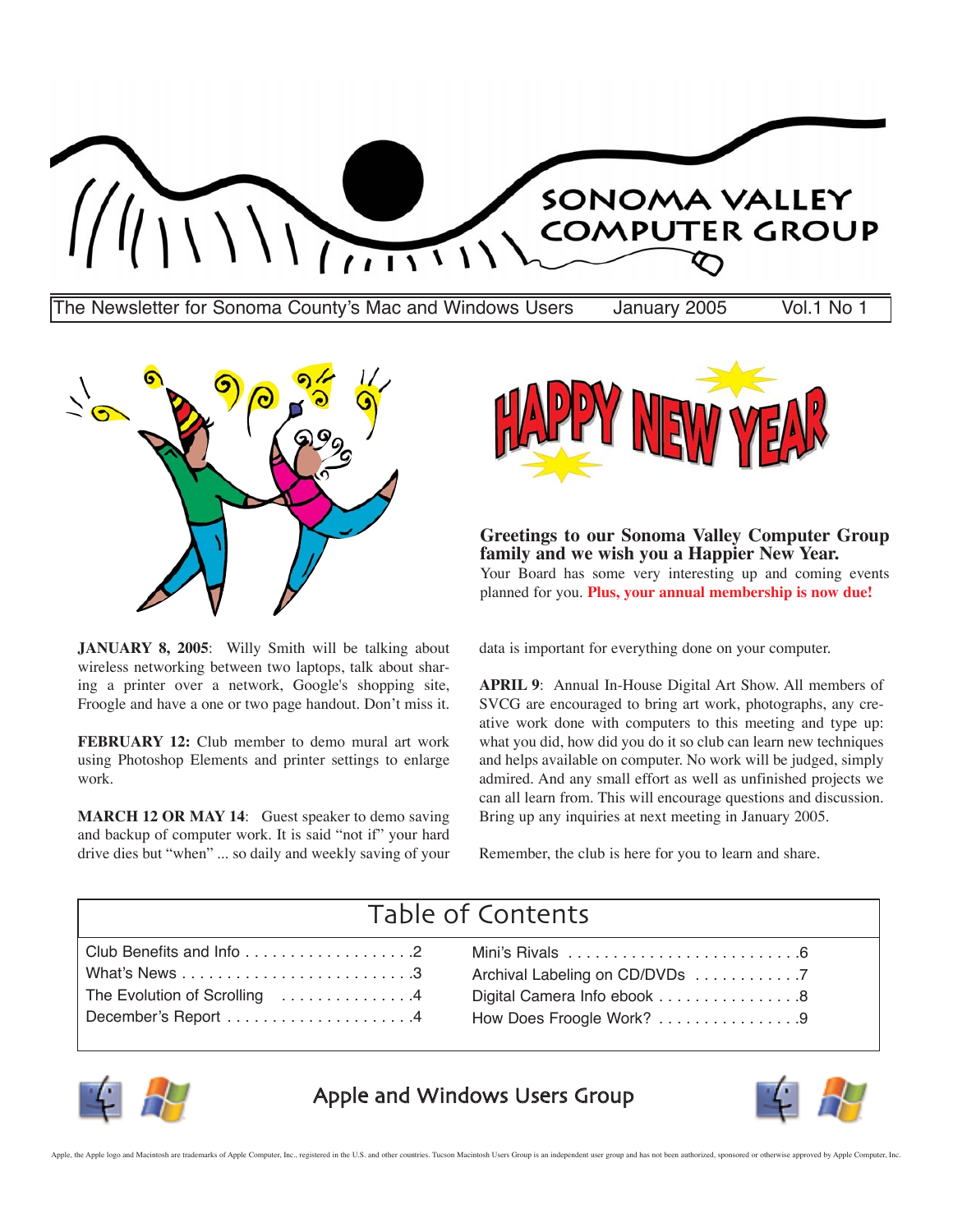### <span id="page-1-0"></span>Sonoma Valley Computer Group

#### OFFICERS FOR 2003-2004

| <b>President</b>             |                        |
|------------------------------|------------------------|
| <b>Vice President</b>        | <b>Beth Pickering</b>  |
|                              | bethpick@emailx.net    |
| <b>Secretary</b>             | <b>Stephanie Clark</b> |
| stephanieclark@sbcglobal.net |                        |
| 'I`reasurer                  | Joan Fabian            |
|                              | IKFabian@vom.com       |
| <b>Newsletter</b>            | <b>Kathy Aanestad</b>  |
|                              | aanestad@vom.com       |
| <b>Members-at-Large</b>      | <b>George Pick</b>     |
|                              | gpick@ieee.org         |
| <b>Jeannette Woods</b>       |                        |
| jeanette@vom.com             |                        |
| <b>Willy Smith</b>           |                        |
| mailuser@spymac.com          |                        |
| <b>BOARD MEETINGS</b>        |                        |

Usually following General Meeting. Open to all members. Call 935-6690 for further information.

#### **MEMBERSHIPS**

S.V.C.G. Annual Membership: \$20. S.V.C.G. Family/Couple membership: \$30 (residing at same address). Membership renewals are due and payable at the beginning of each year.

#### **GENERAL MEETINGS**

S.V.C.G. meets second Saturday of each month at Sonoma Public Library, 755 West Napa Street; hours: 9:30AM to 11AM unless otherwise notified. Meetings free; guests welcome.

#### **ABOUT THIS PUBLICATION**

*Sonoma Valley Computer Group Newsletter* is published monthly by Sonoma Valley Computer Group. **Desktop publishing services donated by: Kathy Aanestad**. Call: (707) 935-6690, email aanestad@vom.com. © 2005, SVCG.

#### **ONLINE NEWSLETTER:**

http://www.vom.com/svcg/index.html Copyright © 2005, SVCG. All rights reserved. Sponsored by our local ISP, DataProfessionals, on 19480-8<sup>th</sup> St. East.

#### **MAILING ADDRESS:**

Sonoma Valley Computer Group PO Box 649 El Verano, CA 95433

### RECYCLE: Donate Used Inkjet and Laser Cartridges

Kathy Aanestad is collecting used inkjet and laser cartridges to recycle. Don't throw yours away. Bring your used cartridges to any meeting. They will be gladly accepted. Thank you.

### SVCG UG **Benefits**

Benefits to being a member of the Sonoma Valley Computer Group are a summer Adobe Photoshop Elements 2.0 workshop, O'Reilly Press and PeachPit Press/NewRiders Press giving you a 20% or more discount on all their books and software! For more information, please contact Kathy Aanestad at 935-6690 or email at 'aanestad@vom.com'.

Additionally, SVCG belongs to the Apple User Group program whereby members can purchase Apple products at a savings. Contact Kathy Aanestad for user ID and password in order to access their online site. We need members help with finding contacts for PC user group offers so that they can be included in the newsletter postings.

### SVCG Members Aid Library

Fearless leaders from the Sonoma Valley Computer Group are volunteering their time at the Sonoma Regional Library. The Library has six new flat-screen, high-speed, Gateway public-access computers gifted by Friends of the Sonoma Valley Library.

These machines offer access to the Library Catalog, Internet Resources, Microsoft Works, and Super Search Interlibrary Loan. Although the "front-end" screen format looks a little unfamiliar when recalling the old terminals, the advanced search-limiting and sort-

ing capabilities far surpass what was previously available.



Those

with questions, as well as those reluctant to try new online command protocols, are invited to ask SVCG volunteers for assistance. Our volunteers hours are 11am Friday morning.

SVCG affiliation has been a significant factor in our ability to continue as a computer club. We are pleased to participate in community affairs such as this.

**Kudos go to Jeanette Woods, Jeanette Barekman, George Pick, Joan Fabian, and Wes Ford, Beth Pickering, and Elizabeth Palmer. Thank you for your help.**

### Happier **New** Year Happier<br>New<br>Noor

#### Sonoma Valley Computer Group Newsletter 2 http://www.vom.com/svcg/index.html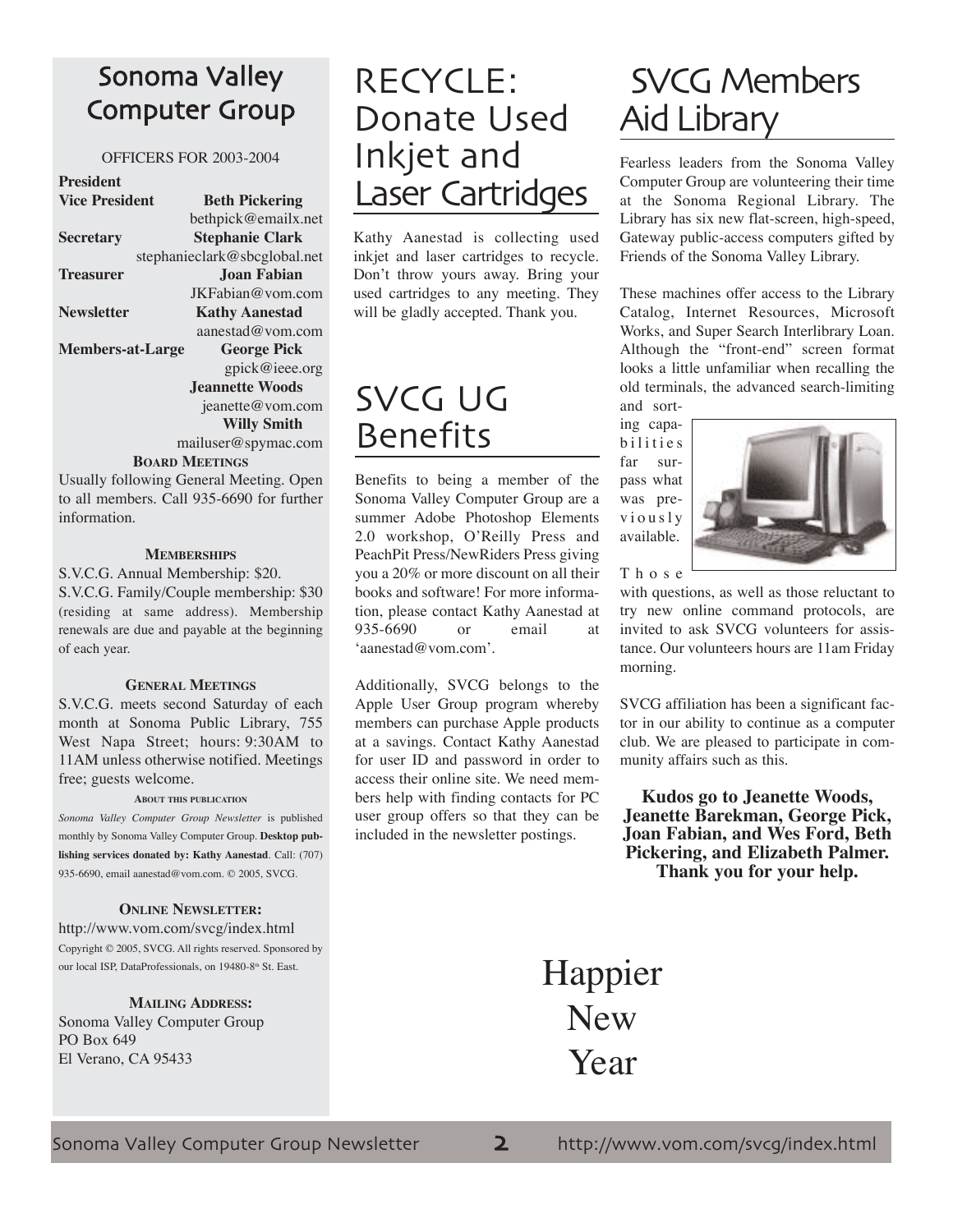### <span id="page-2-0"></span>WHAT SNEWS

from Edupage



#### **RICE RESEARCHERS DISCOVER GOOGLE SEARCH FLAW**

Researchers at Rice University in November uncovered a security flaw in Google's recently released desktop search tool. Google Desktop is a downloadable program that creates an index of material on a user's computer, including e-mail and individual documents. When that user does a Google search of the Web, the application incorporates local resources from the index in the results. In what began as a student project to investigate how Google Desktop works, two students and a computer science professor found that the application could be fooled into sending results from a local index to Web sites, allowing a hacker to see them. The problem would only reveal small portions of information, and no attacks using the flaw have been reported. After being notified by the researchers of the vulnerability in late November, Google patched the flaw and began offering a new version of the search tool in December. In addition, the application includes a feature that allows Google to update the software without user input or even knowledge about the upgrade. New York Times, 20 December 2004 (registration req'd) http://www.nytimes.com/2004/12/20/technology/20flaw.html

#### **JUDGE HITS SPAMMERS WITH \$1 BILLION FINE**

A federal judge in Iowa has issued fines totaling \$1 billion against three spammers, marking what some observers believe is the largest judgment handed down to spammers. The ruling came from a case filed by Robert Kramer, operator of a small Internet service provider in eastern Iowa. Kramer, whose company serves about 5,000 customers, filed suit against 300 spammers, alleging that they send his subscribers upwards of 10 million spam e-mails per day. The judge ordered three of the defendants to pay damages under a state law that allows for fines of \$10 per spam message, and those amounts were then tripled under the federal Racketeer Influenced and Corrupt Organizations Act. Cases against other defendants are still pending. In his ruling Judge Charles R. Wolle ordered Arizona-based AMP Dollar Savings to pay \$720 million, Florida-based Cash Link Systems to pay \$360 million, and TEI Marketing Group, also based in Florida, to pay \$140,000. No attorneys for any of the defendants were present during the trial, and the plaintiff's attorney conceded it is unlikely his client will ever collect any of the damages. Wall Street Journal, 20 December 2004 (sub. req'd) http://online.wsj.com/article/0,,SB110349923676804327,00.h tml

#### **GOOGLE PARTNERS WITH LIBRARIES TO DIGITIZE CONTENT**

Google has announced agreements with major libraries to digitize books in their collections and make them available online. Google is funding the project, which is said to have strong support from founders Larry Page and Sergey Brin, who said that such dissemination of information has always been one of their goals. Under the arrangements, Google reportedly will scan all of the eight million books at Stanford University's library and all of the University of Michigan's seven million texts. For the others involved in the project--Harvard University, Oxford University, and the New York Public Library--only portions of the collections will be scanned. For books whose copyright remains in effect, Google will scan the entire text but make available only selected portions online. Books whose copyright has run out will be available in their entirety. The announcement follows similar programs from the Library of Congress as well as Amazon to digitize content of books.

New York Times, 14 December 2004 (registration req'd) http://www.nytimes.com/2004/12/14/technology/14cndgoog.html

#### **NEW RESEARCH PROJECT WILL ADDRESS UBIQUITOUS COMPUTING**

Electronics maker Fujitsu and the Palo Alto Research Center (PARC) have announced a partnership to study ubiquitous computing. The notion of ubiquitous, or pervasive, computing is that computers can be built into all manner of objects, such as clothing, appliances, and cars, allowing those devices to be networked through wired and wireless connections. Researchers from both organizations will initially focus efforts on developing a protocol that would permit various devices to work properly with one another. Researchers will also work to develop simpler and more secure wireless technologies, among other areas of study. Mark Bernstein, president and center director of PARC, said the project will allow researchers at PARC to make "cutting-edge technology concepts and visions a reality." Bernstein also noted that the joint project "will fuel new ideas about the potential for PARC research." Internet News, 15 December 2004

http://www.internetnews.com/ent-news/article.php/3448171



### SVCG Plugged into Technology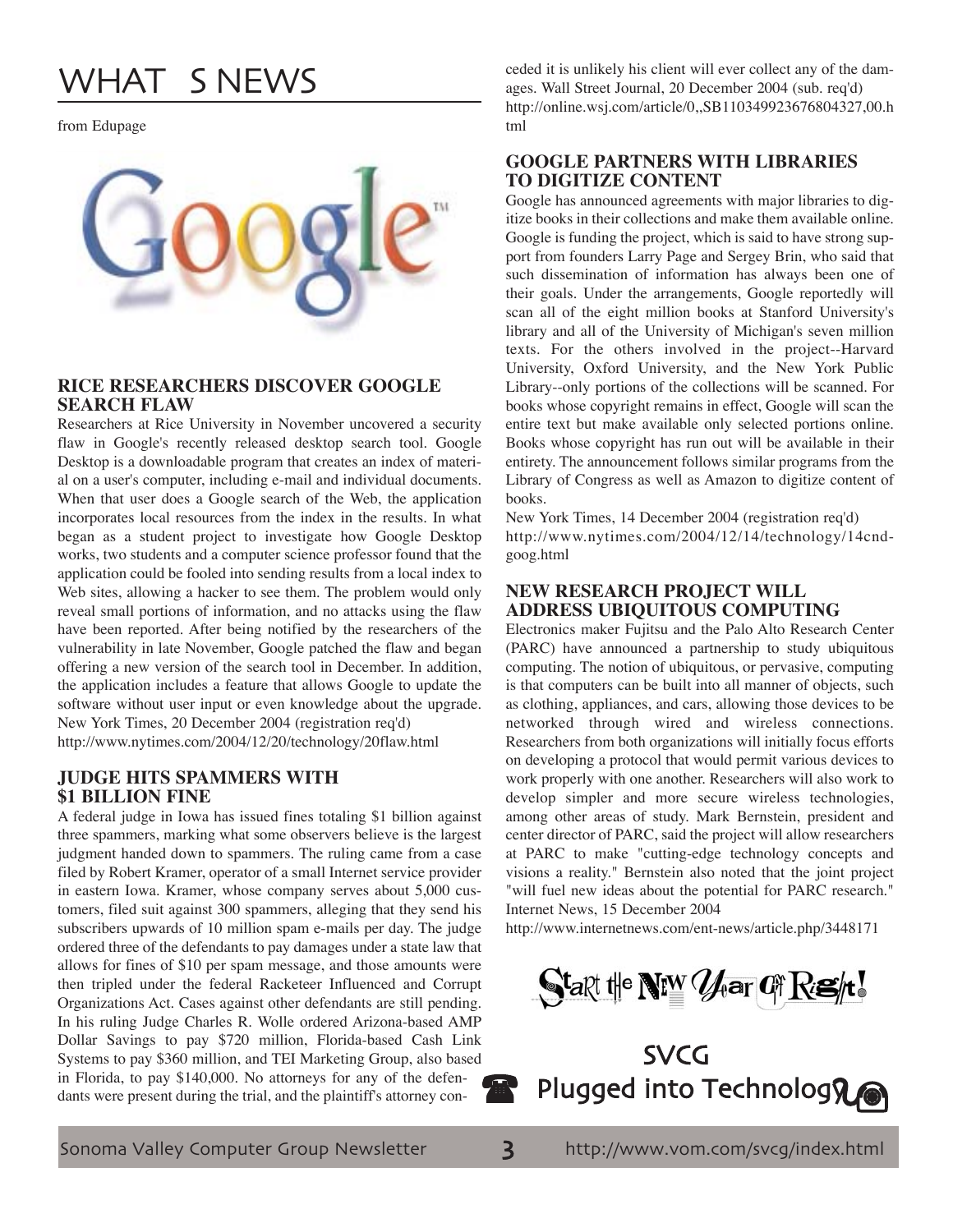### <span id="page-3-0"></span>DECEMBER MEETING REPORT-

By Veda Lewis

If you stayed home and nested instead of coming to the December club meeting/pot luck, you missed a good one. As usual, finger foods were in abundance and free-form Q&A was the norm.

We had a great impromptu mini-presentation from club member Carol Nelson. It was worth the price of admission. Carol gave us a Reader's Digest version of her creative use of Photoshop Elements for doing murals. Yes, I said murals. She has agreed to provide a step-by-step presentation, including handouts at the February club meeting.

Carol's creative bug has pushed her to take a leap of faith and devote herself full-time to creative endeavors. Recently, she determined that a friend could use a nice view of the countryside on a small wall in her home. Carol took a photograph of a beautiful scene and brought it into Photoshop Elements 2.0. She modified the scene to fit her whimsy by moving elements around in the software. When she was done moving things, she then printed it out and showed it to her friend to see if she liked it.

After approval from the 'client', Carol then implemented her mural strategy, as learned in a recent class she took on using Photoshop Elements. She took her image and used plain old tracing paper to highlight the features she wanted to capture. After scanning that tracing, she then printed it out in a 'tile' format the size of her final mural outline. Some Epson and HP printers have this feature so you can print a large image in a number of pieces and tape them together. At the February meeting, she'll explain why she didn't use the 'find edges' feature in Elements for this.

With your image printed in 'tiles', the next step is to tape them together. Armed with your template and graphite paper, you are ready to transfer your outline to the wall, or large canvas. From there, you leave the computer behind and indulge your artistic talents.

Carol showed us a beautiful painting she did for her daughter using this technique. She 'improved' the entry to the property with a little Photoshop Elements editing.

I have toyed with doing a mural for years and expected to have to use an opaque or overhead projector. I can't wait to learn more at the February meeting!

Here's to happier computing in 2005!

### THE EVOLUTION OF SCROLLING: REINVENTING THE WHEEL

by Joe Kissell <jk@alt.cc>

All modern computer operating systems are based on some form of graphical user interface (GUI) that assumes the presence of a mouse (or comparable pointing device) to move a pointer around on the screen. Most of us have become so accustomed to using a mouse that we don't even think about it anymore. Although it's possible to use most GUI programs with a keyboard alone, it's much more cumbersome - and the whole point of modern interfaces was to be less cumbersome than their keyboard-only predecessors.

When it comes to scrolling, however, most GUIs don't make it easy for ordinary mice. The usual way to move the contents of a window up and down (or left and right) is to position your mouse pointer over the tiny arrows at the corners of the window and click a button. The problem with this approach is one of target acquisition: if your pointer doesn't happen to be near those arrows (and it usually isn't) you have to move it into position, and it can be difficult to reach a relatively small clickable area on the screen both quickly and accurately. You must either move the pointer slowly or back up after overshooting. Although you may have become so used to doing this that you don't notice it, this method of scrolling is error-prone and time-consuming; it also results in your pointer being far away from the controls you're likely to need next (menus or toolbars, say).

One solution, certainly, is to use the Page Up/Page Down keys on your keyboard to scroll. But that requires moving your hand back and forth between your pointing device and your keyboard, which can also be tedious. Another approach, which has been an option in Kensington's MouseWorks software for years, is called "Scroll With Mouse" (formerly known by the unwieldy term "Scroll When You Move The Mouse"). The feature gave users the option of holding down a key or mouse button to turn the entire mouse (or trackball) into a virtual scroll control.

\*\*Wheel of Fortune\*\* -- The first widely successful attempt to address this problem in hardware was the scroll wheel. The idea was to combine a special wheel on a mouse with software that turned the wheel's movement into window-scrolling instructions. Although the scroll wheel was invented by Mouse Systems (now owned by KYE) in the early 1990s, its popularity skyrocketed in 1996 when Microsoft made it part of their IntelliMouse. Unlike other mouse manufacturers, Microsoft was in the unique position to adapt both their operating systems and applications to include "hooks" that tightly integrated the hardware with scrolling behav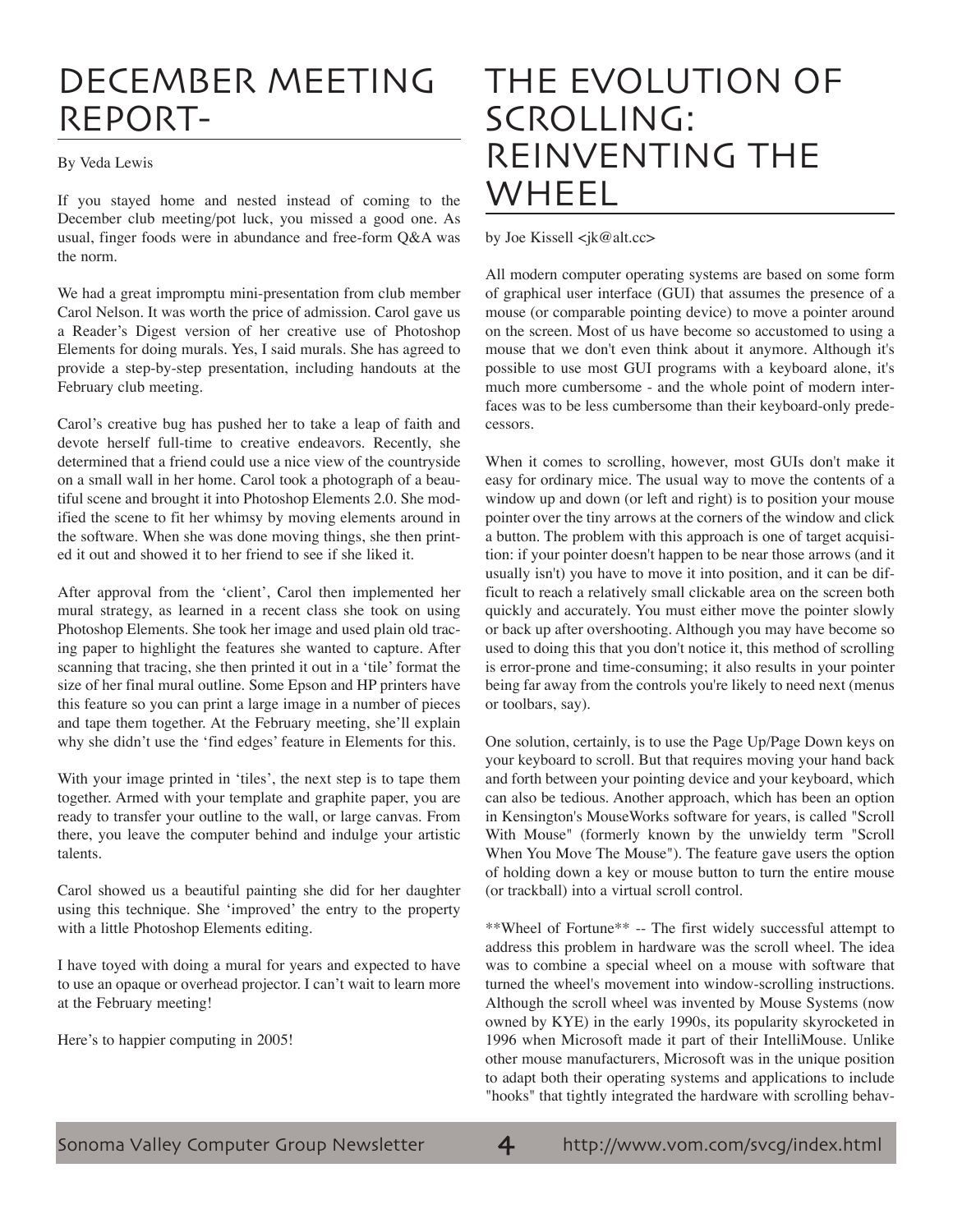ior in the software. All of a sudden, scrolling was no longer cumbersome; without moving your hand from the mouse or even having any idea where your pointer was, you could scroll up or down with a flick of the finger. This mechanism was almost immediately embraced by consumers, so that within about two years scroll wheels were the norm on almost all mice - except, incomprehensibly, for those made by Apple, on the grounds that anything more than a single button makes mice seem too complicated.

<http://www.microsoft.com/hardware/mouseandkeyboard/default. mspx>

The near-universal acceptance of the scroll wheel could have been the happy ending of the story, were it not for two niggling issues. First was the problem of horizontal scrolling. When documents are wider than a window - often the case with spreadsheets and graph-

ics, for example - a single-axis scrolling mechanism only solves half of the problem. Numerous solutions emerged, with varying levels of acceptance. In some cases, holding down the Shift key or another modifier while moving a scroll wheel changes scrolling from vertical to horizontal. A few manufacturers chose to put two wheels on their mice, one for each axis. IBM's TrackPoint device, that miniature joystick that looks like an eraser head, found its way onto some mice in place of a wheel. And more recently, Microsoft began selling mice with "tilt wheel technology," in which the wheel assembly is mounted on a gimbal so that it can tilt to either side, thus scrolling left or right.

<http://www.microsoft.com/hardware/mouseandkeyboard/features/tiltwheel.mspx>

\*\*One Ring to Rule Them All\*\* -- The other issue was that given the design of some input devices - notably trackballs - there simply isn't a good place to put a wheel so that it is as easily reachable as it would be on a mouse. During my time at Kensington, we spent long hours puzzling over this issue. The solution we arrived at was to replace the vertically oriented scroll wheel with a horizontal ring encircling the trackball. The shape of the ring enables it to be moved easily by the fingertips; users can choose to have clockwise turns scroll down and counterclockwise turns scroll up, or viceversa. (You wouldn't believe how long and earnestly we argued over which of those two directions should be the default.) The Scroll Ring first appeared on Kensington's TurboRing trackball in 2000, which for a variety of reasons didn't sell especially well. But the company still felt the basic idea was a good one, and in 2003, they released version 7 of their flagship trackball, Expert Mouse this time with both an optical sensor and a new, improved scroll ring. I have one on my desk right now, and all I can say is that having used Kensington trackballs for over 10 years, my fingers have never been happier.

<http://www.kensington.com/html/2200.html>

No discussion of innovative scrolling mechanisms would be complete without mentioning a design that's near to my heart: the no-

moving-parts, touch-sensitive, flat scroll sensor. My first encounter with touch-sensitive scrolling came during the development of Kensington's ill-fated WebRacer input device in the late 1990s. Pointer movement was controlled by a touchpad, and the right and bottom edges of the pad behaved just like the scroll bars in windows: slide your finger up or down on the right edge, for example, and the window scrolls at the same speed. Although WebRacer was not a commercial success, flat scrolling reappeared a few years later when the company was trying to design a sleek mouse with no aesthetically jarring protrusions. After many months of effort, they came up with the touch-sensitive pad on StudioMouse. It works just like a scroll wheel, with the added benefit that you can scroll up or down continuously by holding your finger at either end of the sensor.

<http://www.kensington.com/html/4769.html>

Then there's a design that combines the touch-sensitivity of a flat scroll sensor with the shape of the scroll ring: the Apple Click Wheel used on all current models of the iPod. The first iPods had scroll wheels that physically moved, and were thus sensitive to dirt, moisture, and other contaminants. Besides providing touchsensitive scrolling, the cardinal points of the click wheel can be depressed slightly to activate buttons beneath, making for an elegant all-purpose input control.

<http://www.apple.com/ipod/>

\*\*More Flatter-y\*\* -- Notwithstanding Apple's outstanding click wheel design, input devices on Macintosh computers remain behind the times. My current laptop, an Apple PowerBook G4, has a trackpad with no built-in scrolling capabilities (and, frustratingly, just one button). Fortunately I was able to find a wonderful \$15 piece of software called SideTrack, which turns the edges of the trackpad into a highly configurable scrolling device much like the WebRacer touchpad - and many Windows-based laptops. This is a great enhancement, because target acquisition is even more difficult with a trackpad than with a mouse.

<http://www.ragingmenace.com/software/sidetrack/>

Having a scrolling mechanism (of whatever kind) on my input device has become a necessity for me. Like cell phones, it seems like a luxury until you get used to it; then you can't do without. So when I see someone laboriously scrolling the oldfashioned way by clicking on arrows, I just cringe. They might as well be using a rotary phone. Hmmm... a ring-shaped input device. Interesting. I guess it's true: what goes around, comes around.

[If you found Joe's discussion of scrolling devices useful, consider subscribing to Interesting Thing of the Day. You can opt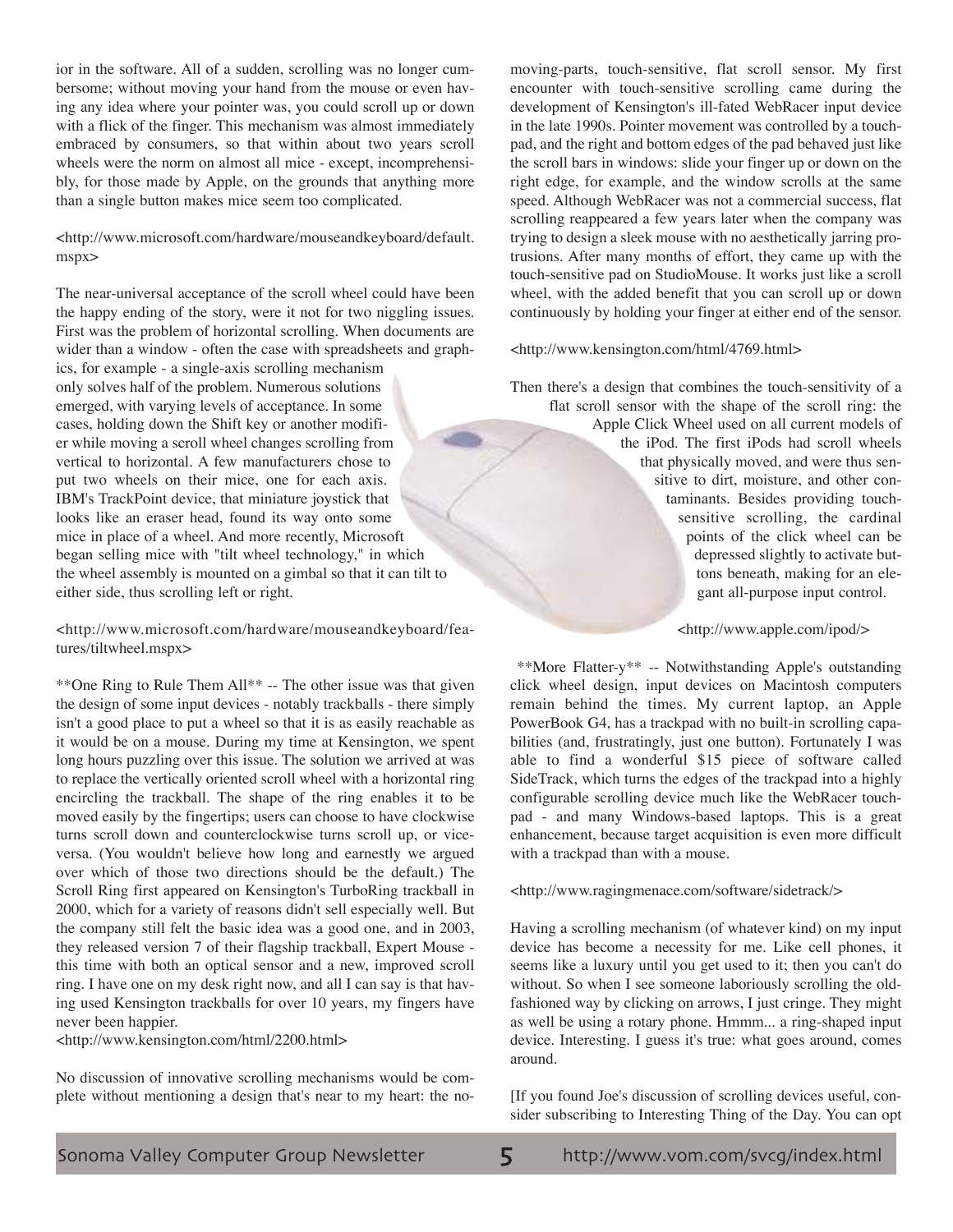<span id="page-5-0"></span>to receive a daily email with a link to that day's article (free), the full text of each daily article by email (\$5 for one year), or a highquality audio recording of each article (\$20 for one year).]

<http://itotd.com/subscribe.alt>

# THEFT ALERT

Keep a watch out for people standing near you in the checkout line at retail stores, restaurants, grocery stores, etc who have a camera cell phone in hand. With the camera cell phones, they can take a picture of your credit card, which gives them your name, number, and expiration date. CBS reported this type of identification theft is one of the fastest growing scams today. Be aware of your surroundings.

# DO NOT CALL NUMBER

Starting Jan 1, 2005, all cell phone numbers will be made public to telemarketing firms. So this means as of Jan 1, your cell phone may start ringing off the hook with telemarketers, but unlike your home phone, most of you pay for your incoming calls. These telemarketers will eat up your free minutes and end up costing you money in the long run. According to the National Do Not Call List, you have until Dec. 15, 2004 to get on the national "Do not call list" for cell phones. They said that you need to call 1-888-382-1222 from the phone that you wish to have put on the "do not call list" to be put on the list. They also said you can do it online at https://www.donotcall.gov Registering only takes a minutes, is in effect for! 5 years, and will possibly save you money (and definitely frustration). Make sure you register now.

Reminder to please visit: www.thebreastcancersite.com



### STATE OF THE ART: WITH MINI'S RIVALS, MORE IS SOMETIMES LESS

#### December 16, 2004 By DAVID POGUE

In February, Apple followed up its wildly popular iPod music player with the iPod Mini. This smaller, sleeker \$250 player could hold 1,000 songs and came in five brushed-aluminum colors. But for only \$50 more, you could buy a regular iPod that could hold four times as much music. Logical observers could draw only one possible conclusion: that Apple was out of its number-crunching mind.



The San Jose Mercury News called the iPod Mini "cool, colorful and too expensive." PC Magazine wrote that "you are paying dearly for the miniaturization." And Business Week Online declared it doomed, another of the occasional "fits of delusion" by Steve Jobs, Apple's chief executive.

But the Mini was an enormous hit, and back-ordered for months. Its appeal was never about logic; it's about emotion, style and status. It's so small, cool and comforting in the hand that to hold one is to want one. (The reviewer for Business Week Online had the guts to write a second column, apologizing for the first.)

Inevitably, the Mini inspired other companies to send in the clones. This month you'll be able to choose from four impressive iPod Mini competitors, courtesy of Dell, Rio, Creative and Virgin Electronics.

Some of the similarities are broad, like the charging cable that also auto-loads a copy of your music collection from your PC. Some are tiny: the iPod-like "Don't steal music" sticker (on the Dell's screen), the choice of colors (Creative's Zen Micro comes in 10) or the fingerprint- and scratch-prone mirrorchrome back panel (on the Rio Carbon).

There are also some very important differences. For example, the iPod Mini works with the Macintosh and Windows. But if you want to buy pop music legally online, you must use Apple's iTunes Music Store. That's not such a horrible fate; Apple's store is widely admired. Still, iPods can't play songs bought from other online music stores.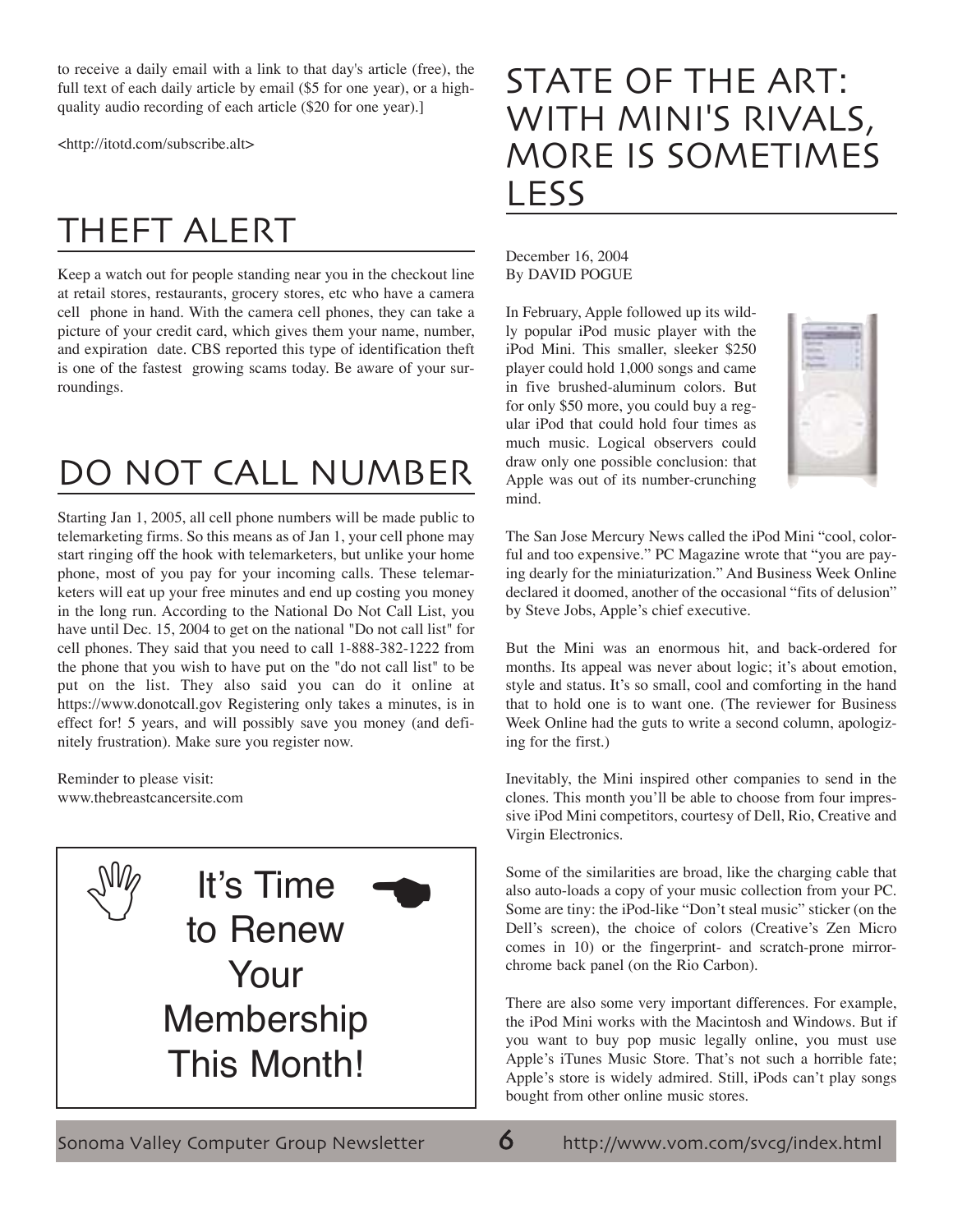The rival players present the opposite situation: they accept songs bought from almost any online store except Apple's (Napster, Wal-Mart and so on), because all of these stores and players use Microsoft's copy-protection format. Of course, both the iPod and its rivals also play unprotected files like WAV and MP3 and songs you've ripped from your own CD collection.

All of the rival players can synchronize your music collection with Windows Media Player 10. (Thanks to a software plug-in, the Rio Carbon can also sync with the iTunes jukebox program on the Mac or Windows - except for songs you've bought from the iTunes Music Store, of course.)

If all this compatibility talk turns your brain to mush, here's a difference that's easier to understand: The upstart players hold more music than the Mini (about 250 songs more). Each contains a five-gigabyte hard drive instead of a four-gigabyte one. And each rival either costs less or offers more features.



For example, if you buy a Dell Pocket DJ instead of the iPod Mini, you'll save \$50. This \$200 player is almost the same size as the Mini (both are half an inch thick; the Dell is 3.5 by 2.1 inches, the Mini is 3.6 by 2), and its rounded silver metal case feels equally solid in your hand.

Or how about the Creative Zen Micro? For about \$250 online, you get a player that's shorter but thicker than the Mini (3.3 by 2 by 0.7 inches) with a voice recorder, an

FM radio and even an FM radio recorder. The sound quality of your recordings is pretty poor - clearly, Creative doesn't want you to make recordings at live concerts instead of buying them - but these are handy features.



As a bonus, this player has a pop-out battery. (After several hundred charges, the other players' batteries must be replaced at the factory.)

The \$250 Virgin Electronics player, whose real name is the Virgin Electronics Player, is bigger than the Mini (3.8 by 2.2 by 0.6 inches). But its all-plastic case is as light as a feather (some may say it feels cheap). An

FM radio is built in, although you can't record from it. In a masterstroke, Virgin incorporated two headphone jacks, so you can listen (or dance) with a friend. And you can crank the volume way past 11, as the saying goes; in fact, it can go dangerously loud.

You've got to love the creators' hilariously blunt writing. The hourglass cursor says, "busy busy." You're directed to press the Home button "if you're feeling lost, or maybe just a little homesick." And Virgin is frank enough to say in its manual, "Nope, you can't play songs you purchased from iTunes."

Only one company learned from the iPod's secret identity as a piece of jewelry. The domed, tapered Rio Carbon looks like a shining puddle of molten silver. At 3.3 by 2.5 by 0.6 inches (at its thickest), it's actually more mini than the Mini. An alien stumbling upon the smooth, shiny Carbon in the rubble of our civilization might mistake it for one of those worry stones that you're supposed to rub for stress relief.

The company pegs the battery life at a jaw-dropping 20 hours between charges, double what the Mini gives you. And even though it has a built-in voice recorder, the Rio Carbon can be found online for \$40 less than the Mini.

Four great players, each with some superpower that the iPod Mini lacks. It's curtains for Apple, right?

Not so fast. On something that's as personal and frequently used as a music player, little things make a big difference, and it's in the Little Things department that the iPod Mini really shines.

For example, when your player contains a thousand songs, you need a way to scroll through them quickly. You can run your finger around the iPod's famous click wheel fast to jet down to the W's and then slowly to pinpoint "What a Wonderful World."



But the Rio's thumb wheel has no such variable speed; it's four songs per turn, period. Working through any list longer than about 12 songs is an excruciating exercise. The Dell's "rolling log" control does zip farther through a list the faster you spin it, but it's awfully hard to speed up or slow down when you're basically twirling a section of a drinking straw. The Virgin's up-down buttons scroll at two different speeds, but

that's still more frustrating than the Mini's "any speed you like."

Each player comes with its own disappointments. The backlighting of the Dell, for example, is dark blue, offering precious little contrast with the tiny black type. The volume controls (separate + and - buttons) sit on the top of the unit, looking and feeling identical to the Off button right next to them. And often, pushing inward on the rolling-log thing - which ought to mean "execute this command" - opens yet another menu instead.

The Virgin's buttons are recessed too far, its backlighting is even dimmer than the Dell's, and making the thing work with your PC can involve an ugly ritual of firmware downloads and

Sonoma Valley Computer Group Newsletter 7 http://www.vom.com/svcg/index.html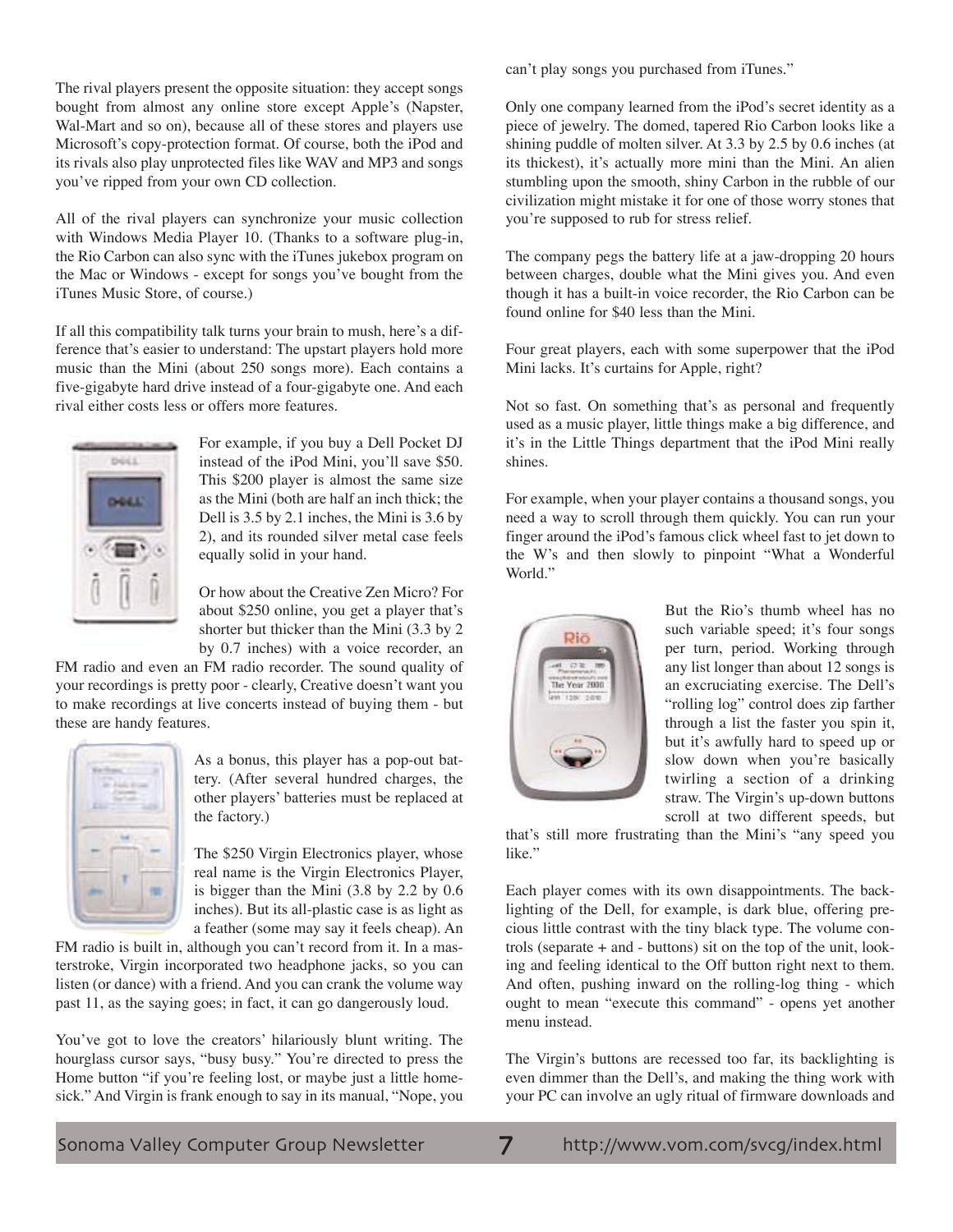<span id="page-7-0"></span>restarts. (The company admits to muffing this process, and promises to improve it.) More important, the lesson of the iPod's looks seems to have sailed straight over Virgin's heads; this is one aesthetically challenged player.

On the Creative Zen Micro, the iPod's wheel has been replaced by a touch-sensitive vertical strip. In theory it ought to offer variable speed scrolling, but in practice it's a sticky, balky nightmare. You'll find a similar lack of polish when you want to use the Zen Micro's hard drive to transport computer files (a terrific feature of the iPod and all of its rivals) and discover that you must tell the software in advance how much space you'll need for them. How could you know that ahead of time?

The sculptured Rio Carbon looks cool on a tabletop, but it's all wrong for your palm. You wind up with the hard, flat chrome surface against the curve of your fingers, and the domed front pointing up at your face. Truth is, this player's case has been designed upside down.

Furthermore, the Carbon's too-tight carrying case blocks all access to the controls. There's no physical Hold switch to prevent button presses in your pocket or purse. Finally, note that if you opt to use your own headphones (those with a metal ring around the miniplug), you get loud crackling in your ears with any movement of the cord. The company cheerily suggests that you solve the problem with Scotch tape. (Rio also says that it will fix this problem on the next batch of Carbons.)

Remember, too, that for once in its life, Apple is the sole superpower; the iPod makes up 92 percent of the hard-drive player market. If you're an iPod Mini owner, you're part of a whole ecosystem of Web sites, shareware programs, armbands, portable speakers, carrying cases, FM car transmitters and so on. If you buy one of its upstart rivals, you're pretty much stuck with what comes in the box.

All right, so the iPod Mini's rivals aren't as elegant or as polished, they're not as thoughtfully conceived, and they may not fill you with as much pure, overwhelming technolust. Apple's message seems to be, "Perfection has a price."

Thousands of people, however, don't require perfection; they'd much rather save the 50 bucks. Thousands more would really like a built-in radio or microphone. On the Web, you'll even encounter a small army of militant iPod haters, people who despise the whole phenomenon: white earbuds, good reviews, status-symbol status and all.

For these demographic groups, the arrival of rivals to the Mini is a welcome development. Choose the Dell if you want an almost-Mini for \$50 less; the Creative Zen Micro if the radio and microphone appeal to you; or the Rio Carbon for long battery life and stylishness that rivals the Mini's. They may not play your emotions quite the way the original does, but every now and then there's something to be said for logic.

### ARCHIVAL PHOTO LABELING

**Q**: Howdy-We are creating a database of old family photographic prints and trying to decide how to label them. My mom wants to write a number on the margin of the photo; I'm freaking out and wondering what else there is. There is some protest about sleeves that photos

could fall out of or slips of paper with numbers, potentially as degrading as writing on the photo. What do museums do? Any suggestions?

**A**: I just did research (gaylordmart.com) and found a special light blue pencil for print marking on the back that doesn't reproduce. I just read an article about using a Sharpie to label cds and dvds. It said never do it as the fumes/chemicals eat into the film layers on the dvd and wreck them!!!

**A**: Scrapattack in Coddingtown has this pencil. I have used it on all of my photos and it works. You might also find more acid free alternatives for storing your photos. Are you also scanning the photos? I am in the process of scanning and cataloging my old photos on my computer.

**A**: I've just completed a short course in Digital Photo Archiving led by our own NCMUG member Barbara Heiman. We as a class developed a prototype methodology for the Junior College photo archives using scans in Photoshop CS and FileMaker pro 7. The first labor was to set up a retrieval system. We finally came to using a alpha-numeric identifying number, such as jc-100001, jc-10002, etc. This number is used on the "save as" title in Photoshop; scanning was at 300 dpi, 24 bit RGB color; saving was in TIFF mode, IBM PC which can also be opened by Macs. Each photo was put in an acid-free, non out-gassing sleeve, and the identifying number affixed to the outside of the sleeve by an Avery archival label (33 per page). Source (raw scan, after straightening and minimal cropping of white borders, etc.) photos were locked, and a Derivative 1 copy was used to correct, enhance, sharpen, etc. Hope this helps.

**A**: For the few precious photos that I have, I use the sleeves.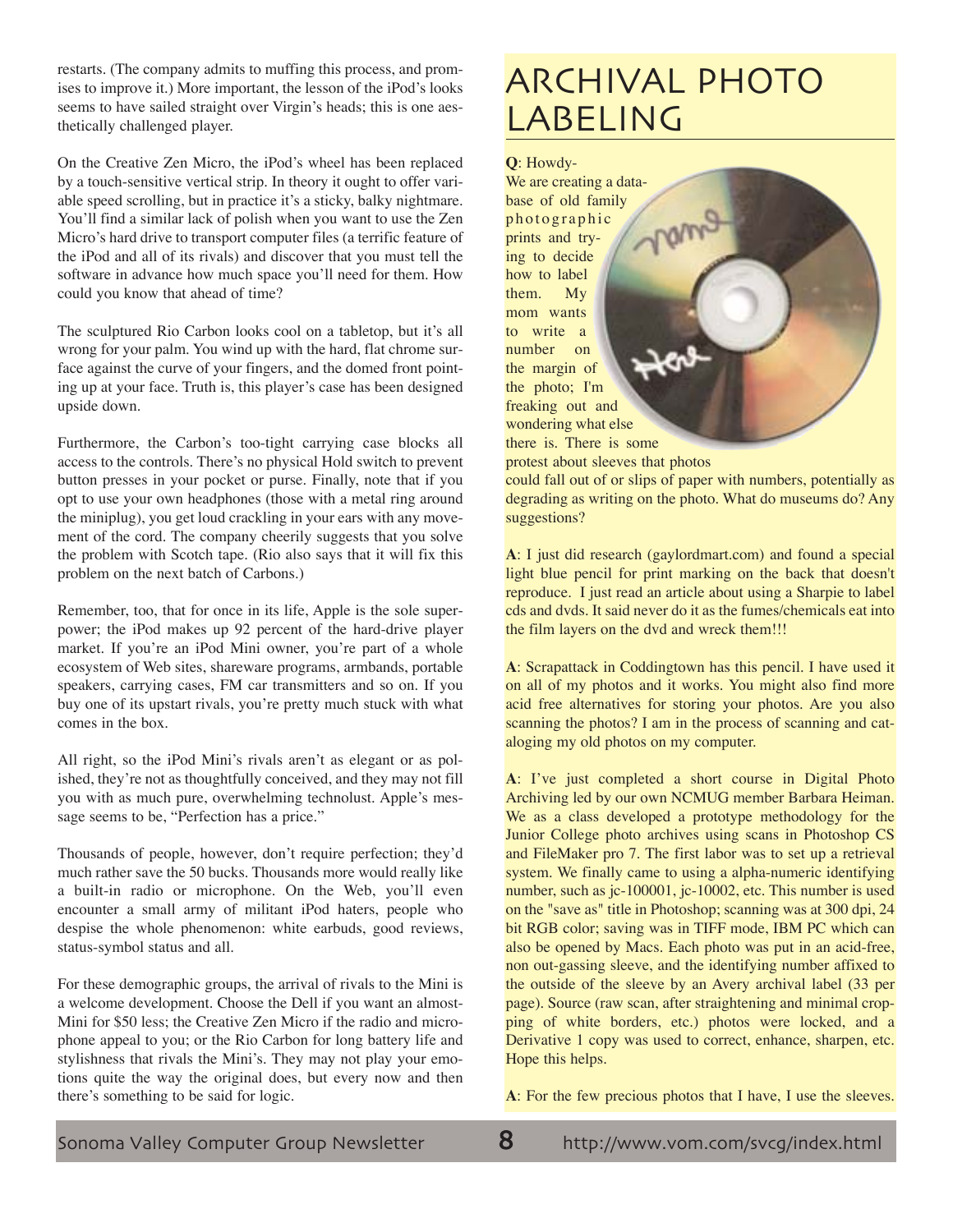<span id="page-8-0"></span>For the hundreds of others I am using acid free photo boxes. I have a box for each family. This cuts down on the cost.

**Q**: Why did you save as tiff and not jpg?

**A**: TIFF (non-compressed) is not loss-y as jpeg is, and it can be opened by either Windows or Macs. It can be opened in Photoshop, and you can then save a copy in jpeg if you wish, or reduce the image size for web, etc.



### DIGITAL CAMERA INFO

TidBITS has released "Take Control of Buying a Digital Camera"

Overwhelmed by choices when purchasing a digital camera? Turn to professional photographer Larry Chen for the practical advice you need to sort through the hundreds of digital cameras for sale.

Rather than bury you with arcane technical details or a myriad camera models, Larry first steps you through a process designed to help you determine how much you want to spend, what sort of pictures you're likely to take, and what aspects of using a camera are important to you. With that grounding, you're ready to learn about the different camera features, separated by those that are actually important and those that merely fill up feature checklists. The ebook even contains a camera comparison worksheet you can fill in while shopping. Additional sections give you pointers on how to read camera reviews (plus a list of the best review sites!), advice about evaluating picture quality, suggestions of where to buy your camera, the lowdown on accessories you might want, and tips on working with photos on your computer.

Includes a coupon worth \$5 off any order at Small Dog Electronics, making this ebook free if you buy your camera from Small Dog!

Remember that user group members can get a 10-percent discount off any Take Control order with the user group coupon code CPN31208MUG. If you use the link below to order, the MUG coupon code will be applied automatically for you:

<http://store.esellerate.net/store/s.aspx?s=STR5625274989&Cmd =BUY&SKURefnum=SKU71452704199&COUPON=CPN31208 MUG&Options=PREVALIDATECOUPON&PT=TRK-0015- TCMUG>

Book Details ------------

"Take Control of Buying a Digital Camera" by Laurence Chen http://www.tidbits.com/takecontrol/buying-digicam.html

PDF format, 73 pages, (free 27-page sample available) Publication date: December 9, 2004 Price: \$5.00

### HOW DOES FROOGLE WORK?

Google has launched a test version of a new shopping search tool which it calls "Froogle". (Google claims it is the most comprehensive product search engine available on the web.) Froogle is really an extension of the Google search engine that millions of people around the world use on a daily basis to research all kinds of information, including products before they buy. If you are in business, listing a product in Froogle is a free way to extend the reach of your marketing and potentially get to millions of new customers.

Froogle is organised more as a directory than a Web page. It has 15 different product categories. These include groupings like Apparel and Accessories, Arts and Entertainment, Cars and Vehicles, Baby, Books, Music and Video, Computers, Electronics, Flowers, Food and Gourmet, Health and Personal Care, Home and Garden, Office, Sports and Outdoors and Toys and Games.

Just like using the normal Google Directory, you can choose to look for products by using a keyword search or by drilling down through a particular category and its relevant sub-categories. It is also possible to limit your search to a specific category.

**What kind of Search "Results" do you get using Froogle?**

The returned search results are limited to one product per suppliers store. Each result displays a thumbnail image of the product to the left. It also shows the product's name - price and description displayed just to the right of the thumbnail. The store where the product is available is also listed, complete with a link so you can navigate to all results related to your keyword that are available at that particular vendor.

**Is Froogle really just a marketing tool like others on the Internet?** No, it seems not, Froogle's main emphasis appears to be on helping Internet users find the products they are searching for, rather than providing product information, reviews, or the usual other associated information found on other shopping search services.

Froogle seems to do particularly well when it comes to some of the more unusual or esoteric searches. This is probably because Google has attempted to build a one of the most extensive product search tools available on the web, going for both breadth and depth of coverage rather than be an extension of a

Sonoma Valley Computer Group Newsletter **9** http://www.vom.com/svcg/index.html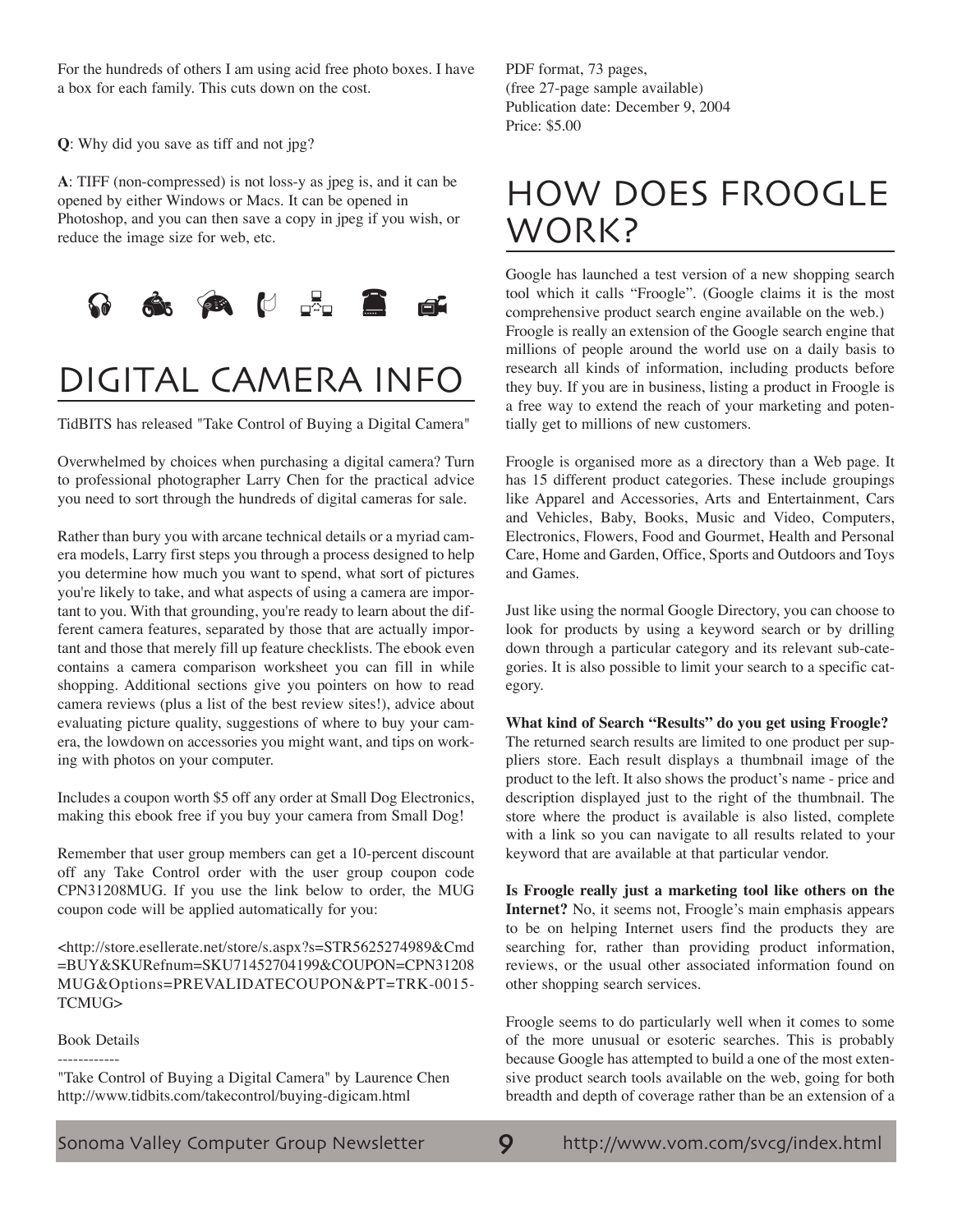marketing tool.

Search Engines have Suffered from Information Overload and Relevance Underload – is this the same with Froogle?

Google uses an algorithm (formula) to determine the results of a search that is highly similar to Google's Page Rank method used for determining ordinary web search results. It also appears that there is no paid inclusion or other methods that merchants can use to influence the way or position their products are presented in results.

Google states that the "Data in Froogle comes from two sources. Firstly the information is supplied by "Merchant feeds", and the rest is a crawl of web pages that identifies product offers."

**How do suppliers and Merchants get their Products Listed in Froogle?** Merchants provide product information to Froogle via FTP (File Transfer Protocol), which is a specialised method of moving information in the form of data files across the Internet from one Web site to another. Google encourages merchants wishing to sell their wares on the Web to send updates frequently, so as to keep the information as fresh and up-to-date as possible.

Google says that unlike other shopping search services, it does not plan to charge merchants for including their products in the Froogle system. Merchants can sign up to be included in Froogle by visiting the Froogle site:

http://froogle.google.com/froogle/merchants.html. It is really only necessary to Email Google with details of your site, and they then send back specific instructions for submitting a data feed in the required format.

**Is Froogle the same as Google Catalogues Search?** While it is similar to Google Catalogues search, Froogle is a completely different project that merges different technologies. Google says the company has no plans to integrate the two services at this time.

**How do I find the Froogle search site on the Web?** The Froogle beta site is available both as a stand-alone site http://froogle.google.com, or it can be accessed from a link the advanced search page on Google's standard site http://www.google.com/advanced\_search?hl=en

#### **What Else is New on the Google Front?**

As a matter of interest Google has also added two new services to its Google Labs area, they are Google Webquotes and the Google Viewer.

#### **Webquotes**

This system offers multiple viewpoints and descriptions of a single web site. These viewpoints however come from third party sources. These descriptions can often be very different from the descriptions that are displayed in ordinary search results. By extracting text or words from a Web page Webquotes then generates the search results. In this way a description is given that's essentially using the page author's own words.

Web Quotes describe what others think of a particular page. Web Quotes are generated from yet other Web pages that "point" or link to a particular page. The text is then extracted from originating or anchor (link) text and the surrounding nearby words.

#### **Google Viewer**

The Google Viewer allows you to view results of a search as a slide show. The Google Viewer shows the pages found as a result of any Google search as a continuous scrolling slide show. The search results can then be viewed without using a keyboard or mouse. The speed with which the images move across the screen can be adjusted to each users preference.

As each image of a page's contents rolls by it is accompanied by a small piece describing that page. In reality it's a quick way to scan all of the underlying pages in a search result without leaving Google.



A new season is upon us. Your membership dues can be paid now either at this Saturday's meeting or you can mail your check to:

**SV<sub>CG</sub>** POB 649 El Verano, CA 95493

Dues are \$20 per person or \$30 per family (residing at the same address).

### Happier New Year!



Sonoma Valley Computer Group Newsletter 10 http://www.vom.com/svcg/index.html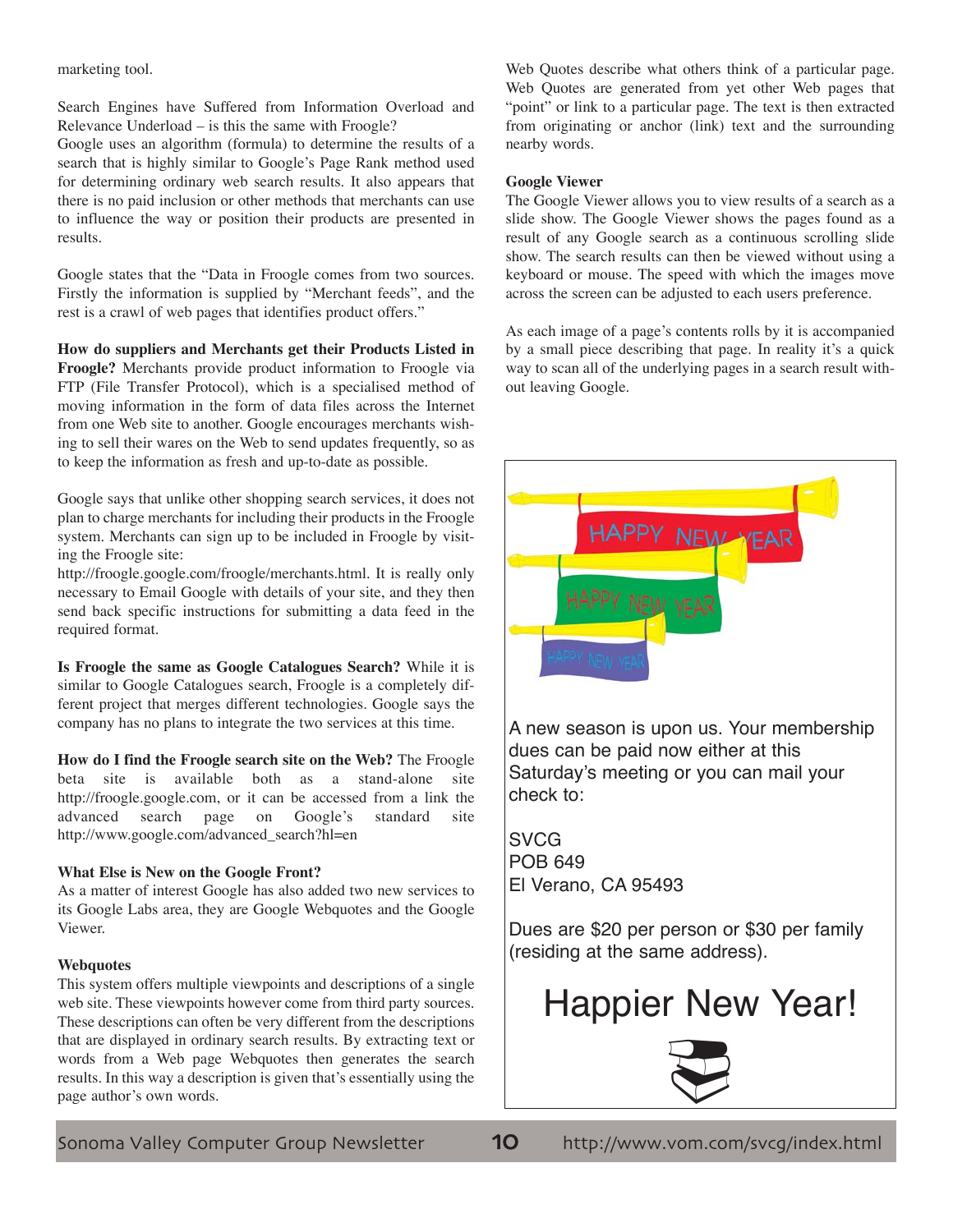

# MEMBERSHIP DUES

January is traditionally the month your annual membership fees are due.

You can either pay your dues at January's meeting or mail the completed membership application form below and a check for \$20 (individual) or \$30 (family) to:

**SV<sub>CG</sub>** POB 649 El Verano, CA 95493

As you have read on the front page of this newsletter, your club is scheduling some very exciting topics you won't want to miss. We look forward to seeing you again this year. Your participation is what keeps this club alive.



As always, your suggestions and/or comments for future meeting topics is greatly appreciated. Let us know by emailing any of the Board members. You will find their email addresses on Pg. 2.

### Sonoma Valley Computer Group Membership Application/Renewal Form

| <b>New Applicant</b>                                                                                 | <b>Renewal</b> (expiration date on label)                          |
|------------------------------------------------------------------------------------------------------|--------------------------------------------------------------------|
| Use information below                                                                                | Use the name and address label                                     |
|                                                                                                      | WinNT<br>Platform:<br> PC <br>Mac                                  |
| Name:                                                                                                | Win3<br>OS 8x<br>Unix<br>Operating System:                         |
|                                                                                                      | Win95<br>OS 9x<br>Linux                                            |
|                                                                                                      | Win98<br>WinME<br>OS X                                             |
|                                                                                                      | Computer Make/Model:                                               |
|                                                                                                      |                                                                    |
| E-mail Address:                                                                                      | How did you hear about SVCG?                                       |
| Send $\sqrt{\$20 \text{ (individual)}\ \}\$ \\$30 (family) check to:<br>Sonoma Valley Computer Group | $\Box$ class $\Box$ club member $\Box$ newspaper $\Box$ newsletter |
| POB 649<br>El Verano, CA 95433                                                                       | User Level:<br>Intermediate<br>Novice<br>Advanced<br>Expert        |
| I give permission to use this info in the club roster which<br>is for members only                   | Take newsletter online vs. by mail? YES_____ NO___                 |

Sonoma Valley Computer Group Newsletter 11 http://www.vom.com/svcg/index.html